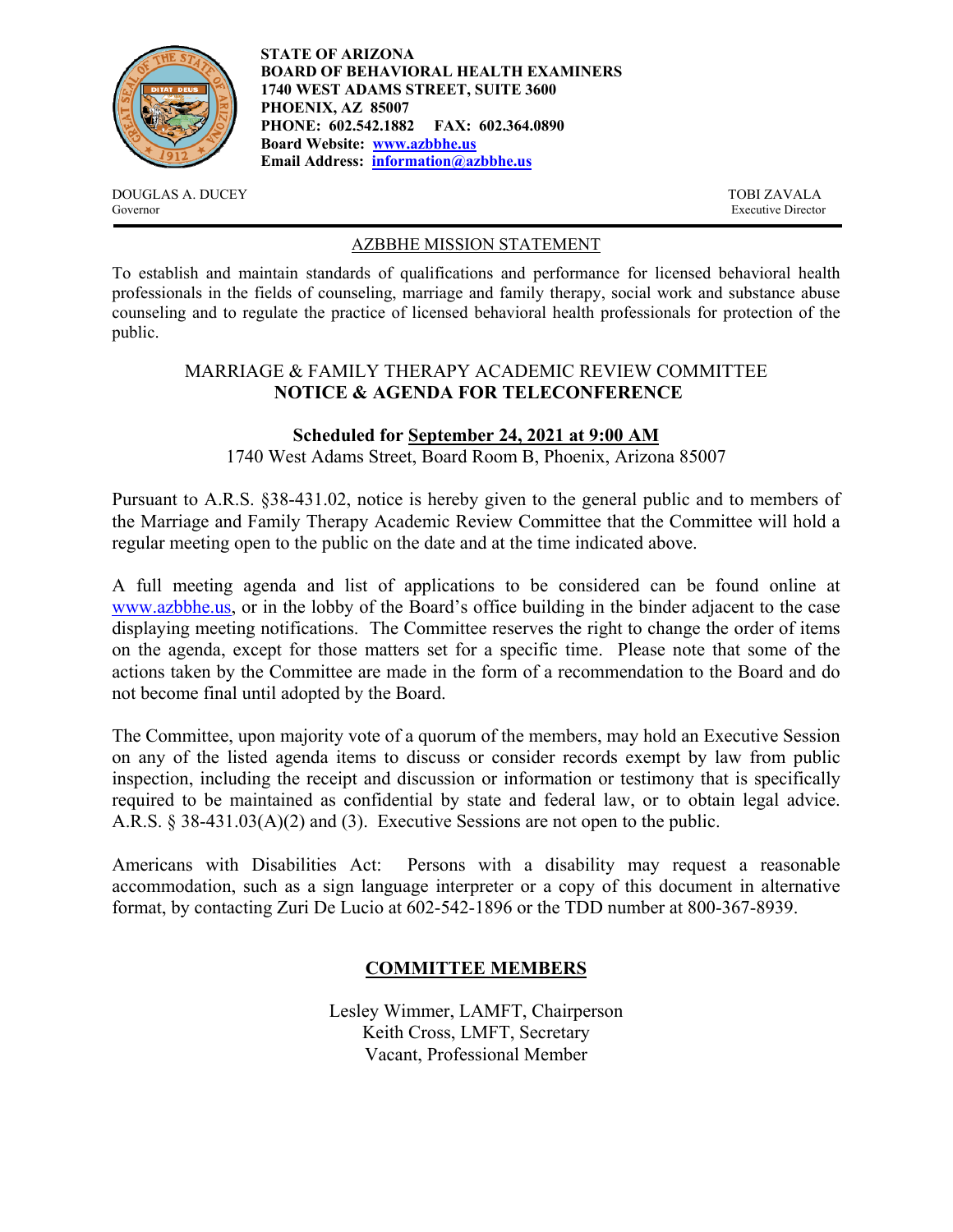The agenda for the meeting is as follows:

## **1. Call to order**

**2. Roll call** (staff)

# **3. Minutes: Review, consideration and action.**

*A. August 6, 2021, general meeting minutes* 

## **4. Report from the Chair**

The Committee may go into executive session to discuss confidential records pursuant to A.R.S. §38-  $431.03(A)(2)$  or to obtain legal advice pursuant to A.R.S. §38-431.03(A)(3).

 *None* 

#### **5. Report from the Executive Director and/or staff**

The Committee may go into executive session to discuss confidential records pursuant to A.R.S. §38-  $431.03(A)(2)$  or to obtain legal advice pursuant to A.R.S.  $838-431.03(A)(3)$ .

*A. General agency operations* 

#### **6. Assistant Attorney General's Report**

The Board may go into executive session to discuss confidential records pursuant to A.R.S. § 38-  $431.03(A)(2)$  or to obtain legal advice pursuant to A.R.S.  $§38-431.03(A)(3)$ .

 *None* 

#### **7. Supervisor exemption request: review, consideration and action**

*None* 

## **8. Consent agenda: review, consideration and action regarding 60-day extension request for deficiencies and 90-day extension for examination**

*A. Maria Blahut, LAC Applicant (60-day deficiency extension)* 

**9. Exam accommodation and/or 90-day waiver request: review, consideration and action** 

*None* 

#### **10. Applications for licensure: review, consideration and action**

The Committee may go into executive session to discuss records exempt from public inspection pursuant to A.R.S.  $§38-431.03(A)(2)$  or to obtain legal advice pursuant to A.R.S.  $§38-431.03(A)(3)$ .

- A. Review, consideration, and possible action regarding applications for licensure  *Names are posted for review in the building lobby of the 1st floor of 1740 West Adams Street, Phoenix, AZ at least twenty-four (24) hours in advance of the meeting.*
- B. Appeals
	- *1. Darlene Ayub, LAMFT applicant*

# **11. Applications for educational programs: review, consideration and possible action**

The Committee may go into executive session to discuss records exempt from public inspection pursuant to A.R.S.  $§38-431.03(A)(2)$  or to obtain legal advice pursuant to A.R.S.  $§38-431.03(A)(3)$ .

 *None*